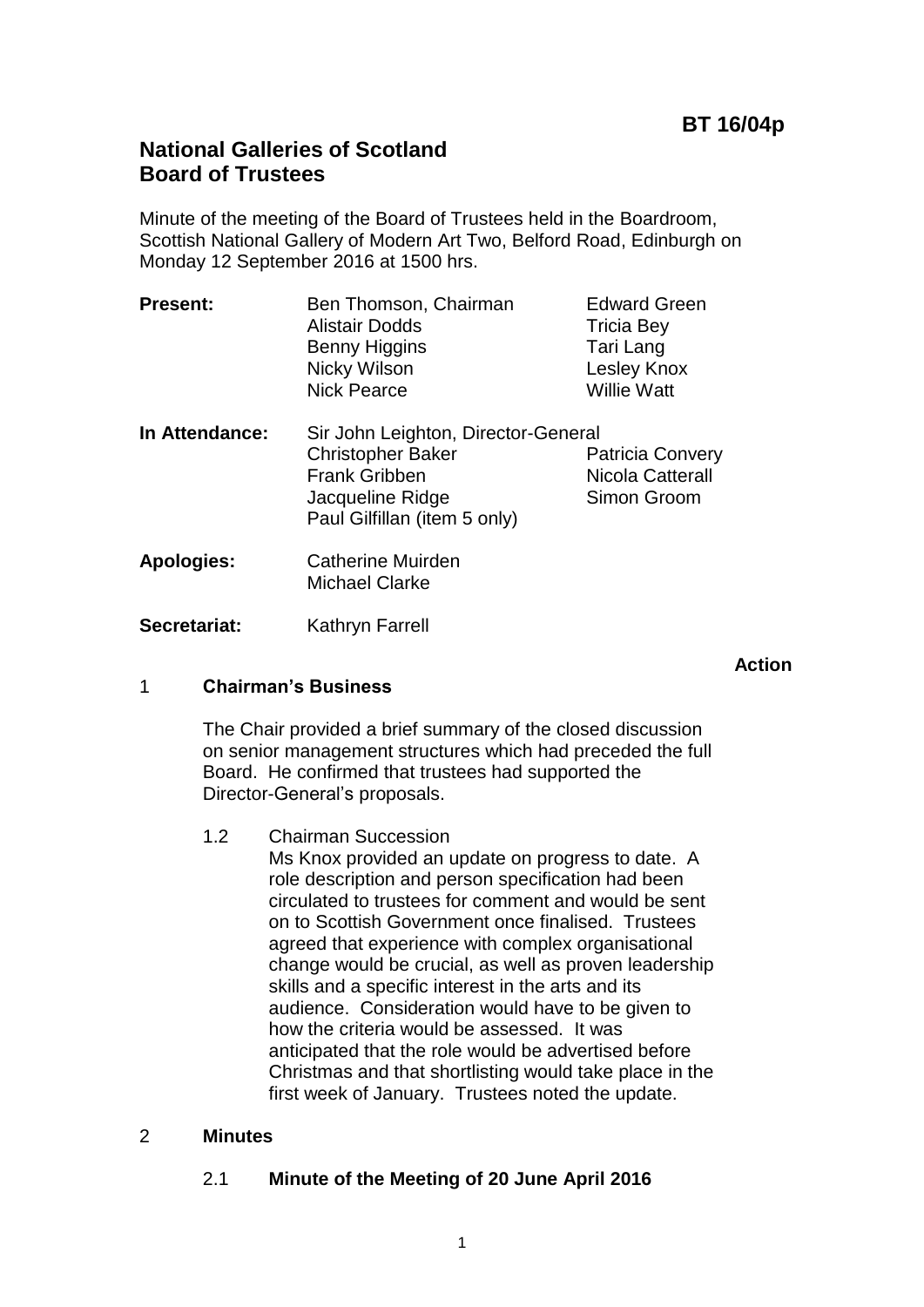The minute of the meeting of 20 June 2016 was approved as a correct record.

## 3 **Matters Arising**

Updates on outstanding action points:

- 1. A group of trustees to support the development of a contemporary art programme and national strategy and discussions regarding Kelvin Hall would be identified at the next meeting
- 2. Several trustees and directors had recently visited Kelvin Hall. Mr Groom proposed that NGS and Glasgow Life agree a memorandum of understanding to set the framework for future discussions and collaboration. Further details would be submitted to the next Board meeting.
	- SG
- 3. Organisational structure had been discussed earlier in the meeting.
- 4. Two suggestions for Paolozzi medals were considered. Trustees were asked to make any additional nominations to the Chair.
- 5. The Director-General had met with Grant Bourbousson, Digital Director for Tesco Bank, and Sean McDonald to receive advice on NGS' digital projects.

## **Open Business**

#### 4 **Major Projects Progress Reports**

#### 4.1 **Economic Impact Assessment Results**

Mr Gribben set out the results of his assessment of NGS' economic impact in 2015-16. He explained the methodology and its verification, which was the same as the previous year. The headline messages on NGS' economic impact were very positive: for every £1 of direct expenditure, NGS stimulates £8.40 of economic activity in the Edinburgh and Lothians economy and for every five members of NGS staff, another three people are employed locally.

Trustees noted that the methodology assumes that every visitor spends money in the local economy as a result of visiting NGS only, but this was the same methodology used by other organisations and was therefore a useful exercise with results that could be used in a variety of ways.

# 4.2 **Q1 2016/17 Corporate KPI Report**

The progress report was noted.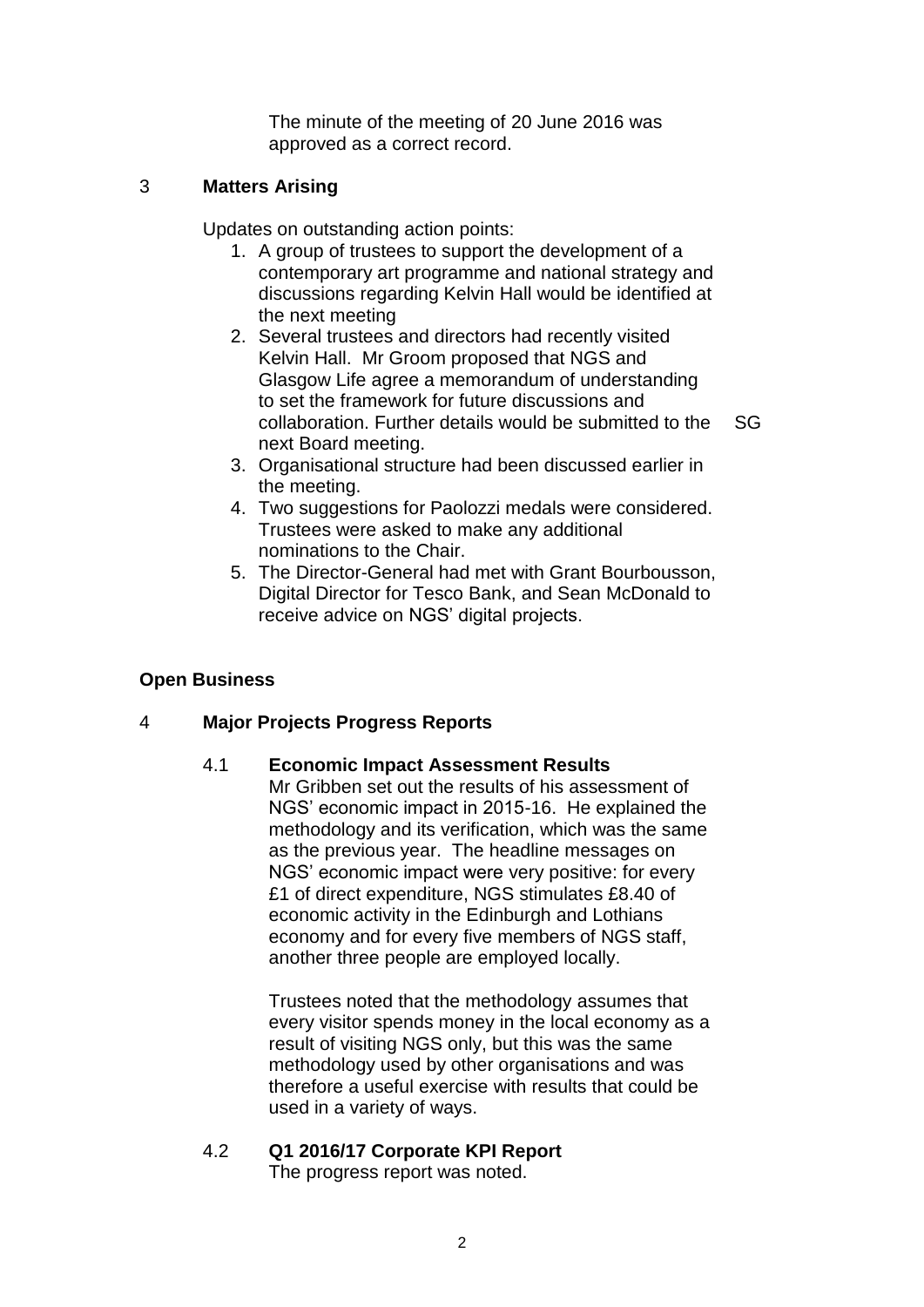## 4.3 **Staff Suggestions: Q1 Report**

The progress report was noted.

### 5 **Departmental and Gallery Reports**

#### 5.1 **Scottish National Gallery**

Trustees noted the report and in particular that *Inspiring Impressionism* was performing well.

#### 5.2 **Scottish National Portrait Gallery**

The Board noted the report, including the gift of four works, one from each of the photographers who contributed to the *Document Scotland* exhibition, and the displays due to open in the coming months.

5.3 **Scottish National Gallery of Modern Art** Trustees noted the report.

#### 5.4 **Audience Engagement**

#### 5.4.1 **Quarterly Report**

Ms Convery presented the quarterly audience engagement report. She noted that following the success of the ice cream stall in the Bothy, alternatives for winter were being considered. The rate of renewal of Friends memberships was high and the focus on Friends recruitment at *Inspiring Impressionism* had been successful. Trustees noted the report.

#### 5.4.2 **Visitor Figures: June - August 2016** The visitor figure reports were noted, especially the excellent figures at all sites in August.

#### 5.5 **Operations**

#### 5.5.1 **Quinquennial Review**

Ms Catterall explained that the Quinquennial Historic Buildings Survey covering 2017-2021 had recently been undertaken by Simpson & Brown on all NGS sites. The report had just been received and was being reviewed by Estates in the context of other known work for an in-depth report, with costs, to the next Board meeting. Very little had been identified as 'immediate' priority, and almost half was classed as 'desirable. Trustees noted the update.